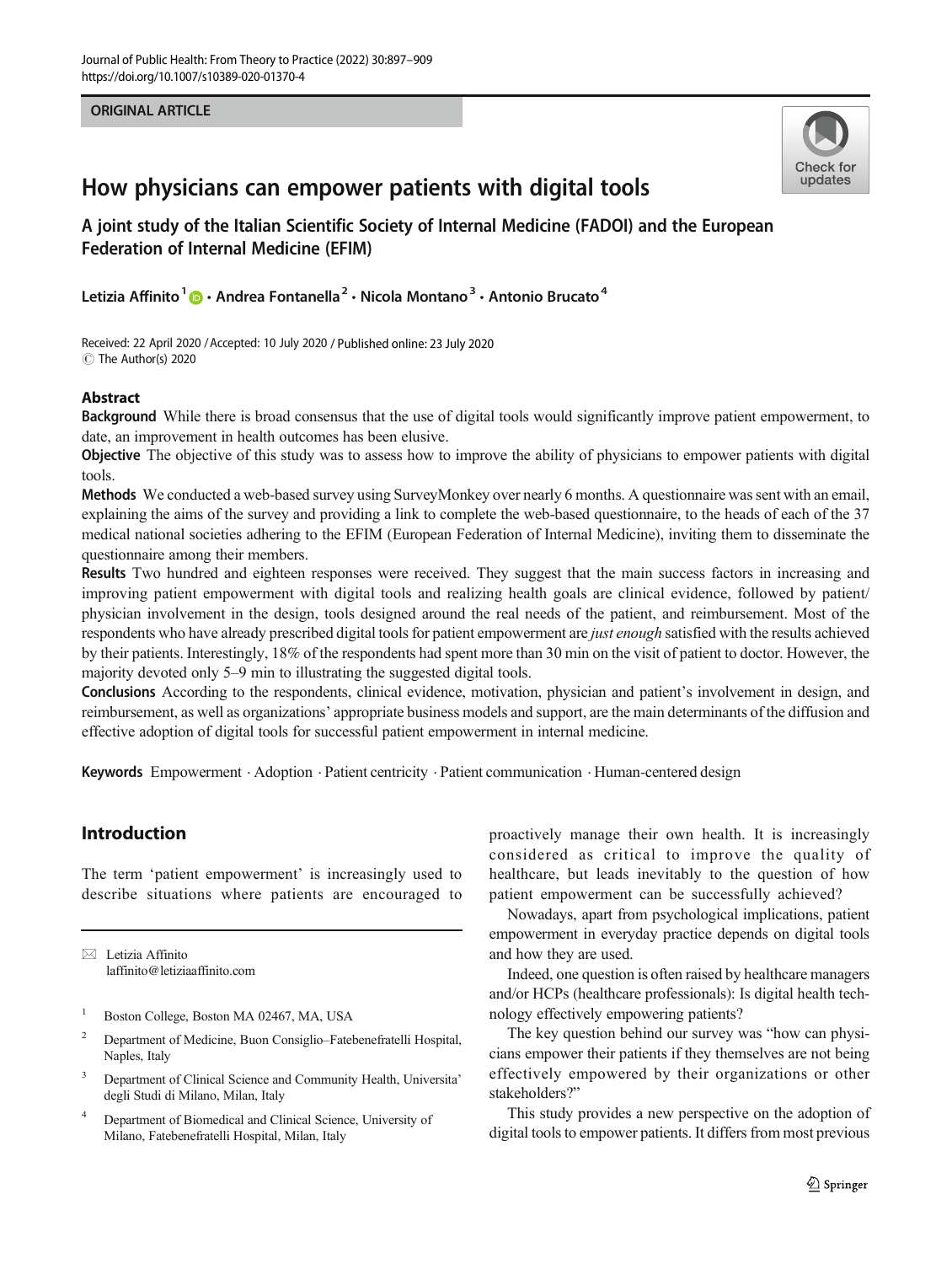surveys. They have mainly focused on exploring the increased use of digital tools to empower patients, or the main barriers to the adoption of technologies by physicians. In contrast, our survey focuses on the actual experience of physicians with digital tools, and on their potential impact on both patient empowerment and clinical practice as well as healthcare outcomes. Most importantly, it builds on the experience of physicians to identify both critical success factors and possible approaches to effectively empower physicians and patients to improve healthcare outcomes as a result. The underlying assumption is that investing in digital tools alone and focusing exclusively on patient empowerment is not enough to move the needle to realize patients' health goals.

Our survey derives from a literature review conducted between 2012 and 2018 to assess the state-of-the-art knowledge and understanding of patient empowerment in the digital era, its characteristics, and its impact on both patients' health and clinical practice and healthcare outcomes.

We focus on internal physicians because we feel that with the advent of new media and digital tools in healthcare management, they are positioned as the primary reference figure to lead the change towards optimal citizen/patient empowerment. In fact, the internal physician:

- 1. treats patients affected by a wide variety of disorders (e.g., hepatological, cardiological, endocrinological, oncological, autoimmune disorders, allergological, gastroenterological, rheumatological, etc.).
- 2. assesses the patient's health in its entirety and complexity, considering both the physical and psychological or social aspects, and then prescribing any diagnostic tests, making a diagnosis and prescribing a drug therapy or, if necessary, directing the patient to a more suitable specialist in the sector
- 3. is the specialist of the complex patient with polypathology, able to establish a list of priorities among the various coexisting diseases, and to know the influences of one pathological picture on another and the pharmacological interactions of the polytherapy.

This is why we partnered with FADOI-EFIM. FADOI is the Italian Federation of the Associations of Hospital Internal Physicians. EFIM is the European Federation of Internal Medicine which was formed by bringing together the national societies of internal medicine from each of the European countries, both inside and outside the European Union.

We structured the research around the following building pillars derived from the literature review:

#### 1. A shared definition of patient empowerment

Probably one of the first and main issues when dealing with patient empowerment is the multiple ways in which it is

defined, not only depending on the context and objectives but also on the culture, mindset, and background of each stakeholder.

To get started, let us clarify the issue of "power". Some authors claim that empowerment has nothing to do with power, thus, nothing to do with giving or taking power (Anderson and Funnell [2010](#page-11-0)). On the other hand, others such as Laverack [\(2006\)](#page-11-0) or Monteagudo Peña and Gil [\(2009\)](#page-11-0) think that power is at the core of the concept of empowerment. As pointed out by Page and Czuba ([1999](#page-11-0)), empowerment is not possible if power is inherent in positions or people. Consequently, it is fundamental to expect its shift from one person or group to another. It is also crucial to note that power is not only having the necessary knowledge, but also being able to exercise a choice based on that knowledge (Laverack [2006\)](#page-11-0). If a given knowledge is not applicable, the person may feel even more powerless.

We feel that empowerment has nothing to do with power and much more to do with responsibility, trust, and a sense of control over a disease.

Taking a closer look at the notion of patient empowerment as evidenced in the scientific literature, patient empowerment is generally used to refer to the control of patients over their health and condition, as well as their ability to be more involved in their healthcare.

Gibson, in a review about patient empowerment in health, redefined empowerment as a process of helping people to assert control over the factors which affect their health (Gibson [1991\)](#page-11-0).

Another literature review (Calvillo et al. [2013\)](#page-11-0) defines patient empowerment as a continuous process through which patients (and patient groups) work in partnership with their healthcare system.

The objective of this collaboration is to enable patients to become more responsible for and involved in their treatment and healthcare.

For the aim of this survey we refer to the definition provided by the WHO, which defines empowerment as "a process through which people gain greater control over decisions and actions affecting their health" and which should be seen as both an individual and a community process.

Four components have been reported as being fundamental to the process of patient empowerment: 1) understanding by the patient of his/her role, 2) acquisition by patients of sufficient knowledge to be able to engage with their healthcare provider, 3) patient skills, and 4) the presence of a facilitating environment.

Based on these four components, empowerment can be defined as: A process in which patients understand their role, are given the knowledge and skills by their healthcare provider to perform a task in an environment that recognizes community and cultural differences, and which encourages patient participation (World Health Organization [2009\)](#page-12-0).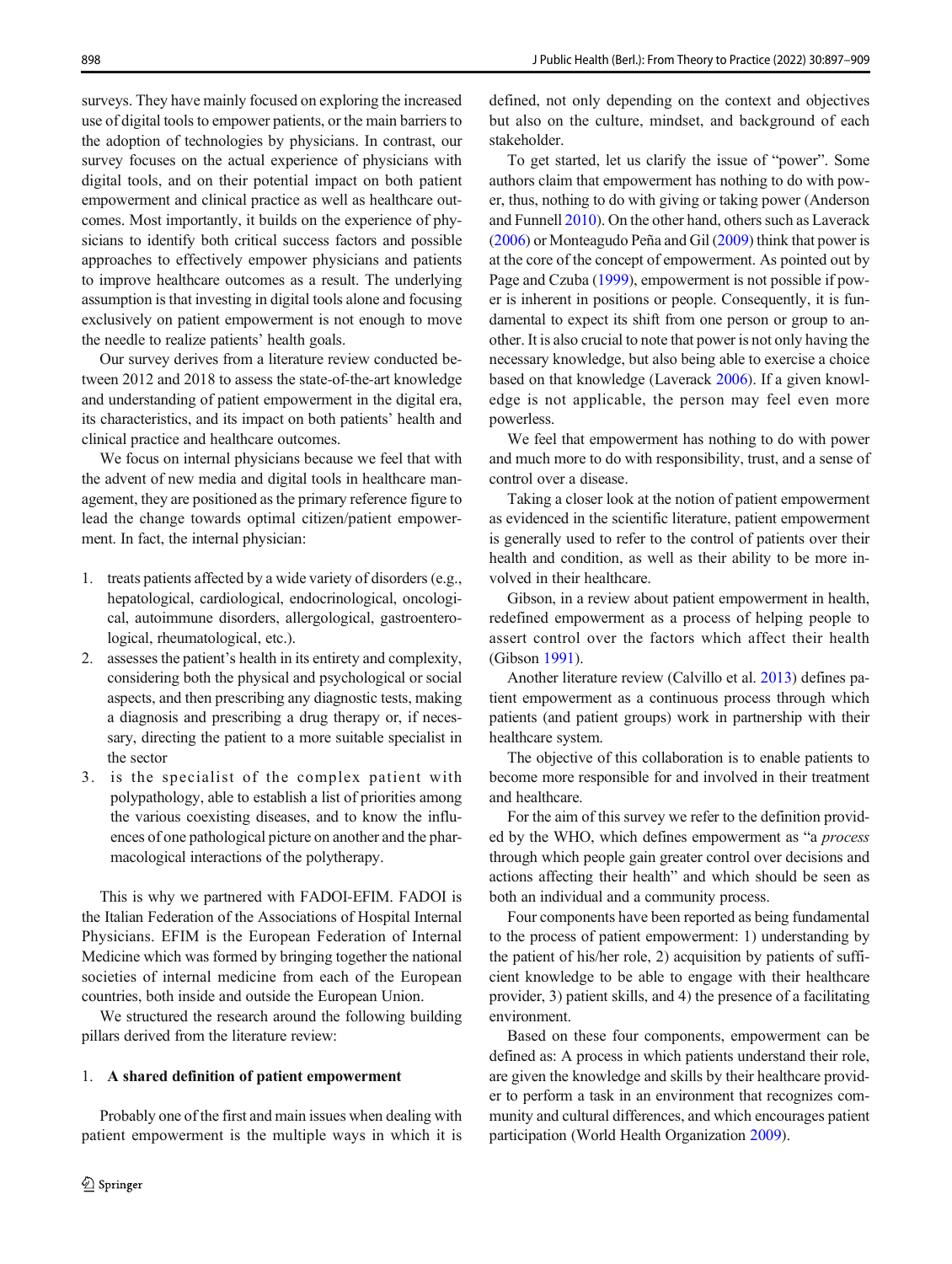The best way to define patient empowerment would be to define it as an embracing practice that motivates patients to be mindfully involved in their providers' care services. The final goal of empowering patients is to guide them in the development of self-awareness and self-care while promoting patients as equal partners in their healthcare decisions.

In the face of different definitions, the shared core idea about patient empowerment depicts it as an attempt for patients to take charge of their own health.

#### 2. The use of digital technologies to empower patients

Nowadays, beyond cognitive connotations, technology and the way it is used are central in the empowerment of patients, mostly when they are affected by a chronic disease.

Mahmood et al. ([2019](#page-11-0)) found that compared to those without mobile health (mHealth) apps, individuals with mHealth apps had significantly higher odds of using their smart devices to track progress on a health-related goal [adjusted odds ratio (aOR) 8.74, 95% confidence interval (CI): 5.66–13.50,  $P < .001$ ], to make a health-related decision (aOR 1.77, 95% CI: 1.16–2.71,  $P < .01$ ), and to engage in healthrelated discussions with care providers (aOR 2.0, 95% CI: 1.26–3.19,  $P < .01$ ) (Mahmood et al. [2019\)](#page-11-0).

In their study, Milani et al. ([2017](#page-11-0)) highlights how a digital hypertension program is feasible and associated with significant improvement in blood pressure control rates and lifestyle change (Milani et al. [2017\)](#page-11-0).

Indeed, digital health technology is currently not always effectively empowering patients because of the several barriers identified both among physicians and in the healthcare system.

Based on a study by Cahn et al. [\(2018\)](#page-11-0), digital diabetes care has demonstrated only modest HbA1c reduction in multiple studies and borderline cost-effectiveness, although patient satisfaction appears to be increased. Better understanding of the barriers to digital diabetes care and identification of unmet needs may yield improved utilization of this evolving technology in a safe, effective, and cost-saving manner (Cahn et al. [2018\)](#page-11-0).

In a study conducted by Sleurs et al. [\(2019\)](#page-12-0), 112 apps were retained for analysis and could be classified in five categories: asthma  $(n = 71)$ , COPD  $(n = 15)$ , asthma and COPD  $(n = 15)$ , rhinitis and asthma ( $n = 5$ ), and rhinosinusitis ( $n = 6$ ). Eighty percent were developed by medical technology companies ,compared to 18% by medical doctors and 2% by pharmaceutical companies. Two-thirds of apps allow disease self-monitoring, whereas over half of apps provide patient feedback through graphs. Sixty percent of apps contain easily accessible patient education material. Only 3 % of apps reach a score of  $\geq$  7 on the newly designed patient empowerment index (Sleurs et al. [2019](#page-12-0)).

The critical role of technology use in the empowerment of patients is strongly supported by the most recent definition of "digital health" shared by the Healthcare Information and Management Systems Society (HIMSS), suggesting that "Digital health connects and empowers people and populations to manage health and wellness, augmented by accessible and supportive provider teams working within flexible, integrated, interoperable, and digitally-enabled care environments that strategically leverage digital tools, technologies, and services to transform care delivery."

A variety of digital tools are currently available to help patients manage their health care and receive the services they need:

Telehealth: the use of digital information and communication technologies, such as computers and mobile devices, to access healthcare services remotely and manage patients' healthcare. These may be technologies patients use from home or that their doctor uses to improve or support healthcare services. The following examples of telehealth services may be beneficial for patients' empowerment:

Patient portal: Provided by primary care clinics, patient portals offer an alternative to email, which is a generally insecure means to communicate about private medical information. A portal provides a more secure online tool to do the following:

- Communicate with a doctor or a nurse.
- Request prescription refills.
- Review test results and summaries of previous visits.
- & Schedule appointments or request appointment reminders.

If a doctor is in a large healthcare system, the portal also may provide a single point of communication for any specialists a patient may see.

Remote monitoring: a variety of technologies enabling a doctor or healthcare team to monitor patients' health remotely. These technologies include:

- Web-based or mobile apps for uploading information, such as blood glucose readings, to your doctor or healthcare team.
- Devices that measure and wirelessly transmit information, such as blood pressure, blood glucose, or lung function.
- Wearable devices that automatically record and transmit information, such as heart rate, blood glucose, gait, posture control, tremors, physical activity, or sleep patterns.
- Home monitoring devices for older people or people with dementia that detect changes in normal activities such as falls.

Personal health records (PHR): a collection of information about patients' health that he/she control and maintain. A PHR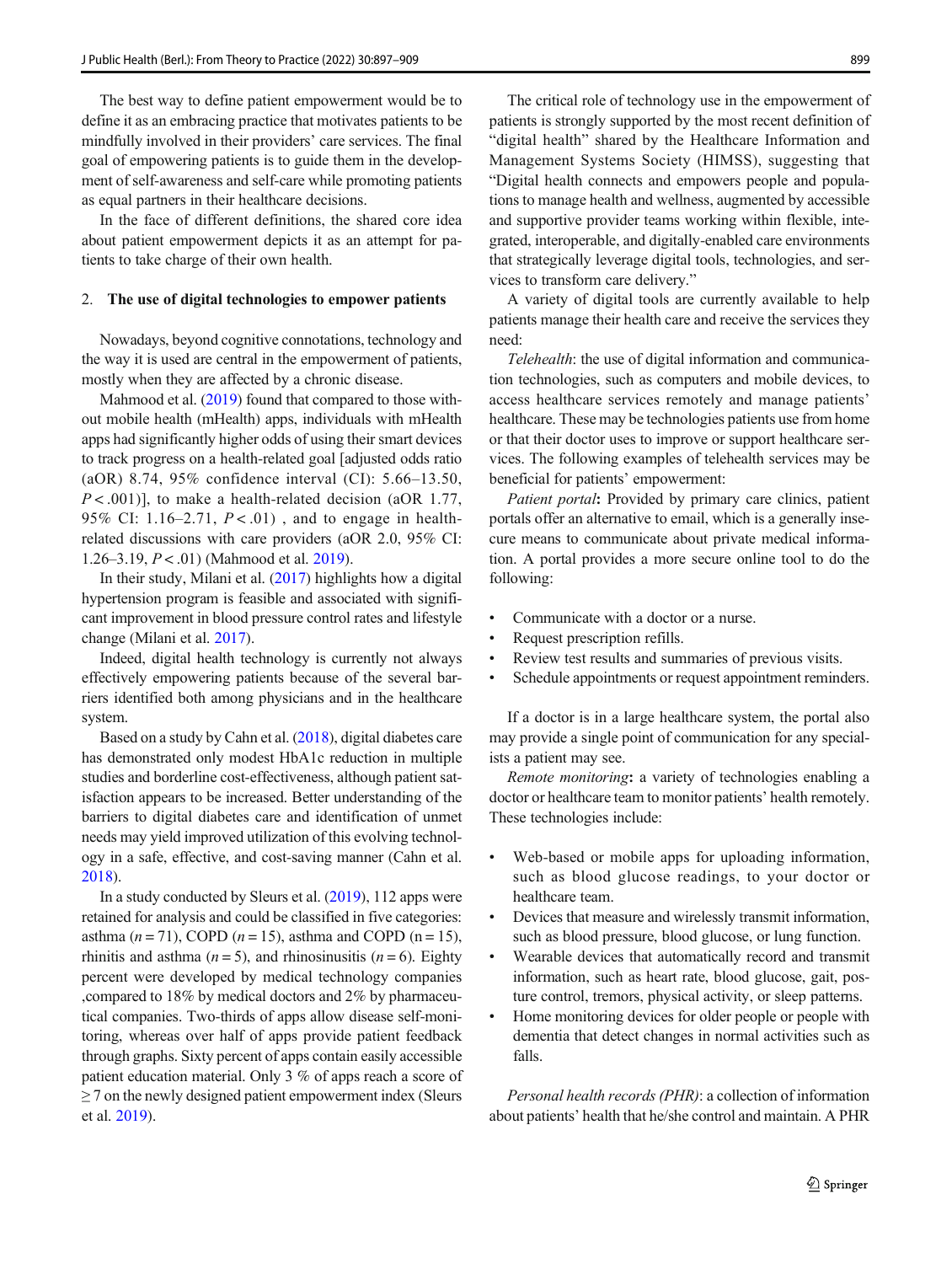app is accessible to patients anytime via a web-enabled device, such as a computer, laptop, tablet or smartphone.

Personal health apps: they help patients better organize their medical information in one secure place. These digital tools may help patients:

- Store personal health information.
- Record vital signs.
- Calculate and track caloric intake.
- Schedule reminders for taking medicine.
- Record physical activity, such as your daily step count.

Based on a literature review of 266 papers in 2013, Calvillo et al. ([2013](#page-11-0)) highlight that there is a wide spectrum of technologies empowering patients (Calvillo et al. [2013](#page-11-0)). There are initiatives that use promising technologies (such as games and virtual worlds or textile monitoring), and others reuse traditional technologies (e.g., audio call or video recording).

Web services and communication networks have been reported as being the most used technologies (74 and 51 articles respectively) to make remote communication and access to health information and services easier (Calvillo et al. [2013\)](#page-11-0).

Aside from them, both personal health record (PHR) and electronic health record (EHR) approaches share superior positions. Very similar to each other, they empower patients in different ways. By using EHR the patient can have access to and knowledge of his/her health information, while with PHR he/she is also granted administration privileges. Jorge Calvillo et al.'s literature review (Calvillo et al. [2013](#page-11-0)) shows a slightly higher use of PHR (12.7% of articles) for empowering patients than of EHR (10%).

Additional interesting ways to empower patient focus on translating the methodology of patient support groups to the virtual world, using social media and online communities where the patient receives advice from peers and he/she can provide information for others.

Finally, other relevant technologies include the internet as a source of information, software and mobile apps, security mechanisms, devices, and communication media (such as traditional and IP telephony or e-mail).

Having identified the technologies mostly used to empower patients, it is crucial to keep in mind that the same technology can deploy two different approaches for patient empowerment. For example, e-mail communication could be used for strengthening doctor–patient relations or alerting a patient of modifications to his/her health information record. The most popular route to empowerment is patient education — shared by 40% of reviewed articles. It is widely argued that an educated patient can make more informed decisions, improve compliance, reduce anxiety levels, and participate actively in the treatment of his/her diseases. This fact is more relevant in chronic scenarios where the patient must modify his/her life and adapt to permanent conditions. If healthy scenarios were considered, the benefits of patient education could be translated to the maintenance of health and prevention tasks through citizen education.

From Jorge Calvillo et al.'s literature review (Calvillo et al. [2013\)](#page-11-0), we can conclude that different levels of empowerment exist. All the reviewed approaches have the same objective (i.e., to empower patients), but the grade of autonomy or involvement that the subject obtains varies from one solution to another.

Obstacles to effective patient empowerment abound. First, in order to play their proactive roles, patients must able to trust in the technology empowering them. Second, another critical obstacle is the reluctance of doctors to lose their power.

Thus, involved actors' attitudes towards patient empowerment will determine the real speed of delivery of healthcare delivery models and the role of each actor. If obstacles and gaps are successfully addressed, technology will, in the medium term, enable the emergence of a new type of patient fully equipped for the challenging healthcare scenarios of the 21st century.

#### 3. Patient empowerment as a process

Empowerment, by definition, is a social process, since it occurs in relationship with others. It is a process similar to a path or journey, one that develops as we work through it. Aujoulat et al. ([2008\)](#page-11-0) define patient empowerment as a process.

Other authors have described patient empowerment as both a process and an outcome. For instance, Funnell et al. [\(1991\)](#page-11-0), emphasized that while we can see empowerment as "the process of discovery and development of one's inherent capacity to be responsible for one's life", they pointed out that "patient empowerment is fundamentally an outcome". Therefore, patients are empowered "when they have the knowledge, skills, attitudes, and self-awareness necessary to improve the quality of their lives".

Anderson and Funnell [\(2010](#page-11-0)) define patient empowerment as "a process designed to facilitate self-directed behavior change".

#### 4. Physicians play a critical role in patient empowerment

While patient empowerment is increasingly considered as critical to increase healthcare outcomes, it is still unclear how patient empowerment will be successfully achieved and how digital health technology can effectively empower patients. Most importantly, what is the physician's role, and are there a number of variables which are not in the hands of the physicians that need to be identified and managed by both physicians and non-physicians for patient empowerment in order to produce the expected outcomes?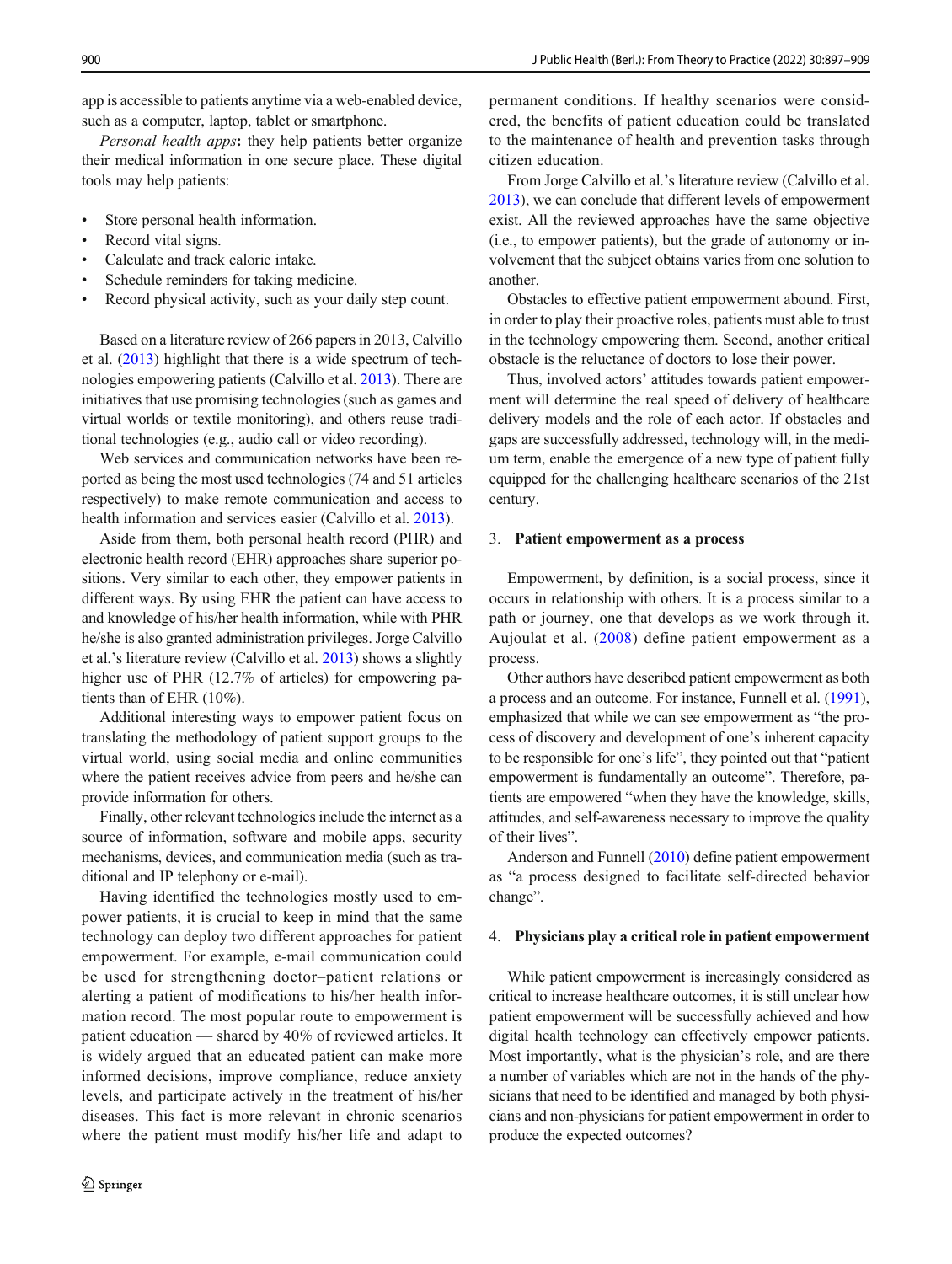With this aim, let us examine the psychology behind patient empowerment and the role of physicians.

Patients are constantly making decisions with regard to care. It begins with how they interpret symptoms, such as whether that persistent pain is circumstantial or worthy of medical attention. In deciding treatment options, a patient makes the most explicit choice based on information they have gathered. Finally, there is the treatment phase where a patient must be committed to treatment (Shahin [2008\)](#page-12-0). This means that there are three characteristic situations where a patient must make decisions: observation of state of health before presenting to a HCP, discussion and decision during the medical interview, and the treatment phase.

Specifically related to the role of the physician for patient empowerment are the discussion and decision during the medical interview, and the treatment phase.

A patient's decisions during the medical interview involve two components. In the first, a patient and their HCPs discuss the medical elements of the condition, as well as treatment options and risks. Essentially, this phase can be considered one of information gathering and is similar to the observation phase, though ideally it is less autonomous, as it is a process done in partnership with the guidance of an HCP.

The decision-making process can be influenced by several biases such as the focusing effect [defined as "not taking into account alternatives to an option that has been initially proposed or generated" (Del Missier et al. [2006\)](#page-11-0)], loss aversion (which refers to the concept that people are more motivated to avoid losses than pursue equal gains, i.e. when considering serious risks from surgery), and availability heuristic, which is employed when a person "estimates frequency or probability by the ease with which instances or associations could be brought to mind" (Tverksy and Kahneman [1973\)](#page-12-0). As with loss aversion, it remains the responsibility of HCPs to notice these heuristics and manage them. This takes time and will probably cause tensions in the patient–HCP relationship, but it is nonetheless a necessary component of good patientcentered healthcare. To counter the focus effect, the exploration of alternative options must be facilitated under the guidance of HCPs.

Finally, a patient must make decisions at the treatment stage. The compliance of patients to the treatments prescribed is unfortunately often very low. While non-compliance is brought about by poor education wth regard to the disease and its treatment timeline, it is made worse by the fact that patients may deny that they are sick or be overconfident regarding their health. These are HCP-independent processes, and are a good argument for increasing the frequency of HCP–patient interactions, discussions about patients' concerns and beliefs, and patient education. For treatments that take place over extended periods of time, particularly those that include asymptomatic phases, patients must be closely monitored to facilitate discussion with HCPs. Unfortunately,

many of these thoughts and emotions are tied to external perceptions and stigma, meaning that the scope of the education efforts is widened from being patient-specific to communitywide.

Having clarified the psychology behind patient empowerment, we might say that the role of physicians is to put the patient's specific case in context and to rank choices in a realistic way; to balance risk and benefit.

Decision-making and independence are absolute requirements for the patient. Still, the physician needs to educate, support, and always stay near, ready to advise or catch the patient if they begin to fall.

#### 5. Physician's empowerment faces several critical barriers

Despite studies indicating the benefits from certain kinds of e-health technology and interest from policy makers in implementing the innovative technology, the uptake and adoption of e-health technologies has not always been consistent within healthcare practice. The result is that the adoption of these technologies has lagged behind expectations (Ajami et al. [2011](#page-11-0)). The acceptance by physicians of digital technology is critical, and thus it is important to identify influences that slow the uptake in order to overcome them.

Based on the results of a scoping review carried out by de Grood et al. ([2016](#page-11-0)), a number of barriers and facilitators to the adoption of e-health technology by physicians can be identified.

Among these, threatened clinical autonomy, cost and liability issues, training, and support were the most cited.

Walter and Lopez found that threatened professional autonomy negatively affected perceived usefulness and the intention to use e-health technology (Walter and Lopez [2008\)](#page-12-0). They defined professional autonomy as "professionals" having control over the conditions, processes, procedures, or content of their work according to their own collective and, ultimately, individual judgment in the application of their profession's body of knowledge and expertise professional privacy. De Grood et al. ([2016](#page-11-0)) found that cost and liability issues were associated with the adoption of e-health technology by physicians. Concerns regarding reimbursement were the most cited within this theme. Physicians were less willing to utilize ehealth technology with no reimbursement initiatives present.

As previously anticipated, researchers and policymakers recognize the importance of having an evidence-based measurement of patient engagement, as it is a necessary tool for planning and implementing initiatives. However, with very few studies and limited data available, there is a lack of clearly defined evidence-based guidelines available. This represents a critical barrier to adoption by physicians. A 2013 review (Goldzweig et al. [2013\)](#page-11-0) (including 14 randomized controlled trials) found that "there was no consistent evidence that access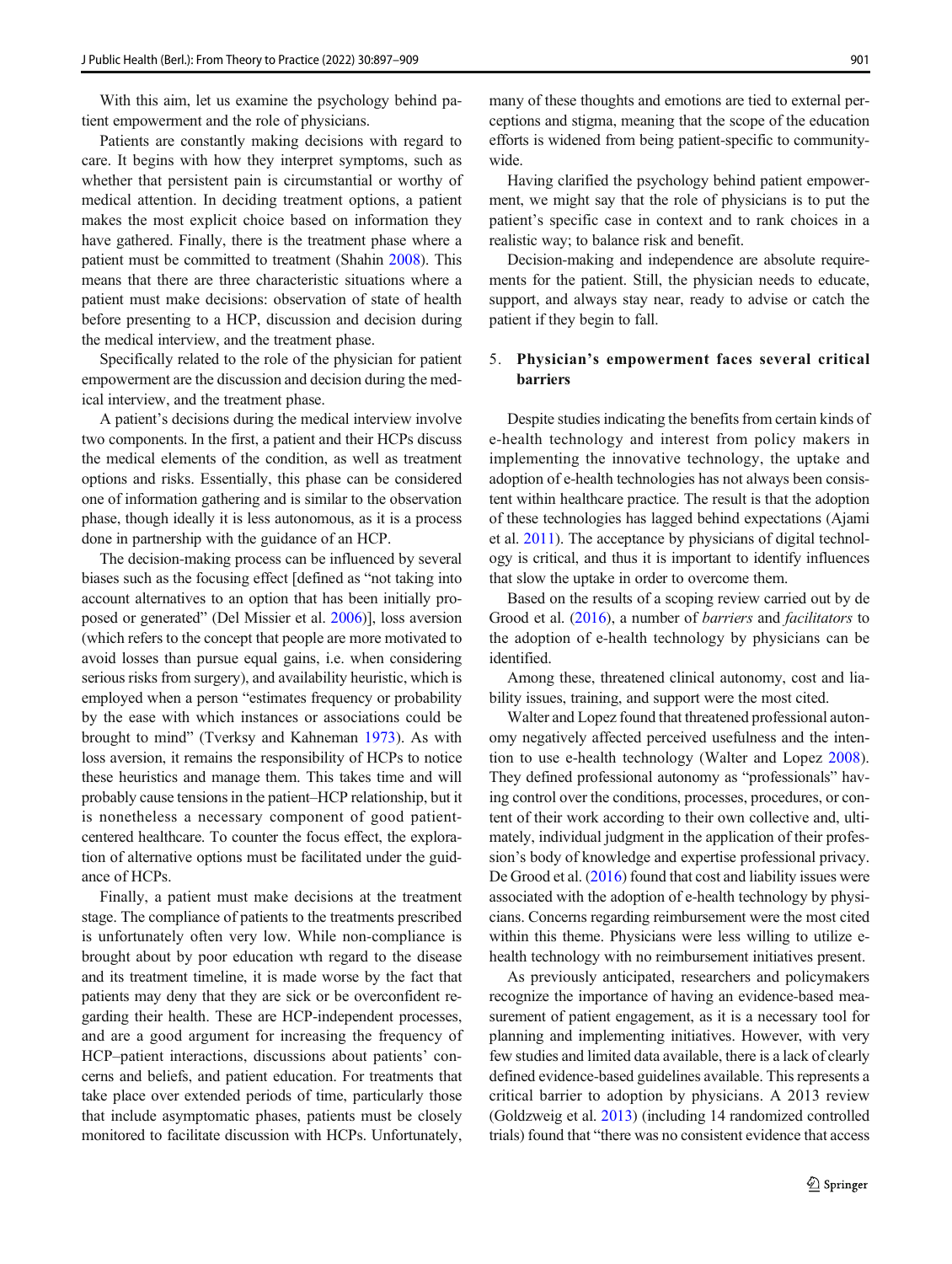to a patient portal significantly improved clinical outcome, satisfaction, or adherence to treatment".

Based on the results of the Web in Salute – FADOI survey (2018), physicians are not sure or do not think that digital tools used for patient empowerment reduce the time of the medical interview or improve healthcare outcomes. At the same time, most of the respondents agree that digital tools can improve healthcare outcomes. Besides, physicians reported that the main barriers to successful patient empowerment with digital tools are the lack of clinical evidence or a certification from an independent scientific society or institution.

### **Objectives**

The *primary objectives* of our study were to:

- & Evaluate the degree to which internal physicians prescribe and use technology to empower patients.
- Evaluate the current degree to which physicians enable patient empowerment.
- Identify barriers to technology use in order to foster patient empowerment.

Secondary objectives included:

- Stimulate physicians' thought about their role in fostering patient empowerment.
- Offer food for thought for the development of initiatives, tools, and services that allow the doctor to become the protagonist of change and offer citizens/patients the opportunity to be adequately involved in clinical decisions concerning their health.
- Generate physicians' engagement and commitment.

# Research questions

- 1. How is the use of technology affecting patient empowerment?
- 2. What are the main barriers to effectively foster patient empowerment?
- 3. How can physicians contribute to effective patient empowerment?

# Research methodology

Questionnaire development We designed the survey to gather data on health digital tools experiences resulting from hospital ambulatory visits with internal physicians.

We focused on visits during which a digital tool had been prescribed and used by physicians to empower their patients (Fig. 1).

We conducted a web-based survey using SurveyMonkey over nearly 6 months. A questionnaire was sent by email with a text explaining the aims of the study and providing a link to complete the web-based questionnaire, to the heads of 37 national societies from 35 member countries adhering to FADOI-EFIM, inviting them to disseminate the survey among their national membership. We received a total of 218 responses.

The web-based survey was closed, voluntary, and took only 13 min to complete. Free participation to the FADOI National Congress was given as incentive. The SurveyMonkey web-based survey service was used to design the questionnaire, manage the survey, and collect data.

The web questionnaire was eight pages long, and all data were anonymized and protected by Norton and TRUSTe.

Reminder emails were sent after 3, 5, and 7 weeks. The questionnaire was organized in a series of linked pages (multiple-item screens) with electronic instructions to facilitate the flow. A progress indicator was permanently visible.

According to the "Checklist for Reporting Results of Internet E-Surveys" (CHERRIES), all the questions, except the last one, were mandatory to obtain more solid data on the endpoints of the survey. To guarantee the possibility of answering, most questions provided a nonresponse option, that is, "I don't know".

We analyzed only completed questionnaires, excluding questionnaires that had missing data due to the responder stopping early and leaving the website.

If all answers were not completed, it was not possible to continue and confirm the questionnaire. A "back button" was provided to change answers before submitting them, but thereafter, no further changes were allowed. The answers were collected automatically in the SurveyMonkey database.

### Development of the questionnaire

We conducted a literature review in PubMed using the following keywords: "digital technologies," "survey,"

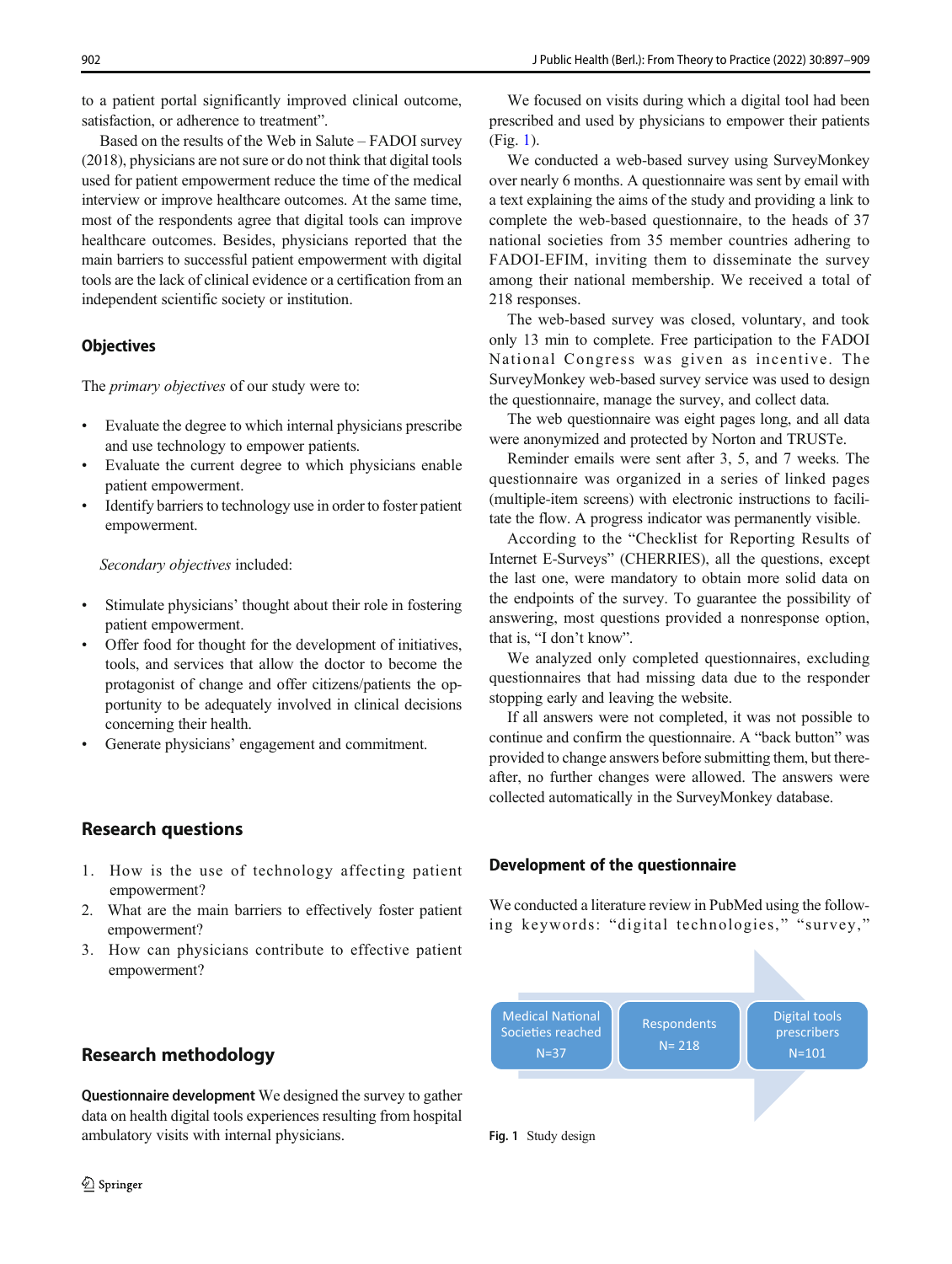"questionnaire," "eHealth," "mHealth," "digital health," "patient empowerment," and "physician empowerment." We retrieved a number of surveys about "patient empowerment with digital technologies" involving patients but none involved physicians' empowerment. Based on the material collected, we drafted 48 questions organized in the following sections:

- & Sources of information used by patients/citizens
- Discussion with patients on the use of digital tools for health management
- Most recent visit
- **Awareness**
- **Engagement**
- **Empowerment**
- Clinical practice information

All respondents, regardless of their use/prescription of digital tools for patient empowerment, were asked about accuracy of information shared by their patients, main sources used to search health information and their use/experience with digital tools, health status, presence of chronic illnesses, recommendations, and socio-demographic characteristics (sex, race/ethnicity, education, insurance status, and drug coverage).

To make sure we only considered those physicians prescribing tools for patient empowerment, if the answer to the question regarding the prescription of digital tools was "no" we redirected respondents to the final section of the questionnaire (Clinical practice information).

A series of questions addressed actions taken during the visit. We asked what was the duration of the visit, the time spent illustrating their prescription/advice, the time spent exploring patients' health experience and their needs, whether the physician wrote a prescription for a tool/digital tool to empower his/her patient, and/or distributed and illustrated educational material to help patients best use the prescribed digital tool to foster their empowerment. Finally, we asked questions about physicians' experience with digital tools and the main barriers to the optimal use of digital tools to empower patients.

We pre-tested the questionnaire with the collaboration of five members of FADOI-EFIM to assess its readability, clarity, and completeness, and to collect suggestions. All members answered with comments and contributions, and a general positive consensus was gathered; hence, the final questionnaire was finalized considering the comments and contributions received.

# Recruitment

Each head of the 37 national societies from 35 member countries adhering to FADOI-EFIM used their databases to reach their own members.

We sent one email invitation to each national society, usually to the president or a member of the board who sent the questionnaire to their members.

The survey was announced on the FADOI and EFIM websites, by email and through the EFIM newsletter.

#### Results

The survey was open between April 2019 and October 2019. A total of 218 answers were collected. Responding physicians were mostly from Italy (49%), Poland (17%), Switzerland (10%) and Argentina (10%), of which 73% were specialized in internal medicine practicing in public/teaching hospitals (48%) with 80% of the patients in the national health system. Most of the patients (77%) were affected by a chronic disease (Table 1) with 72% in a good health status (Fig. [2](#page-7-0)).

# Use and prescription of digital health instruments

Out of 101 respondents, only 27% declared that, in the past week or last month, they had prescribed/suggested an application for the management of their pathology, and 23% a dedicated portal (Fig. [3](#page-7-0)). When asked "Which tools did you use to actively involve your patient in managing and treating her/his health?" most respondents out of 75 (91%) reported using "dialogue" followed by e-mail (43%), WhatsApp (37%), and paper information material (33%).

Table 1 Patients' chronic diseases

| Allergy                      | 4.40%    | 7  |
|------------------------------|----------|----|
| Anxiety                      | 13.84%   | 22 |
| Arthritis                    | 10.06%   | 16 |
| Depression                   | 10.69%   | 17 |
| <b>Diabetes</b>              | 42.77%   | 68 |
| Hypertension                 | 50.94%   | 81 |
| Hypercholesterolemia         | 25.79%   | 41 |
| Gastritis                    | $7.55\%$ | 12 |
| <b>COPD</b>                  | 16.35%   | 26 |
| Chronic renal failure        | 15.72%   | 25 |
| Dementia                     | 3.77%    | 6  |
| Parkinson disease            | 1.26%    | 2  |
| Autoimmune disease           | 12.58%   | 20 |
| Atrial fibrillation          | 14.47%   | 23 |
| Ischemic heart disease       | 14.47%   | 23 |
| Other cardiovascular disease | 10.06%   | 16 |
| Ischemic heart disease       | 6.92%    | 11 |
| Other (specify)              | 27.04%   | 43 |
|                              |          |    |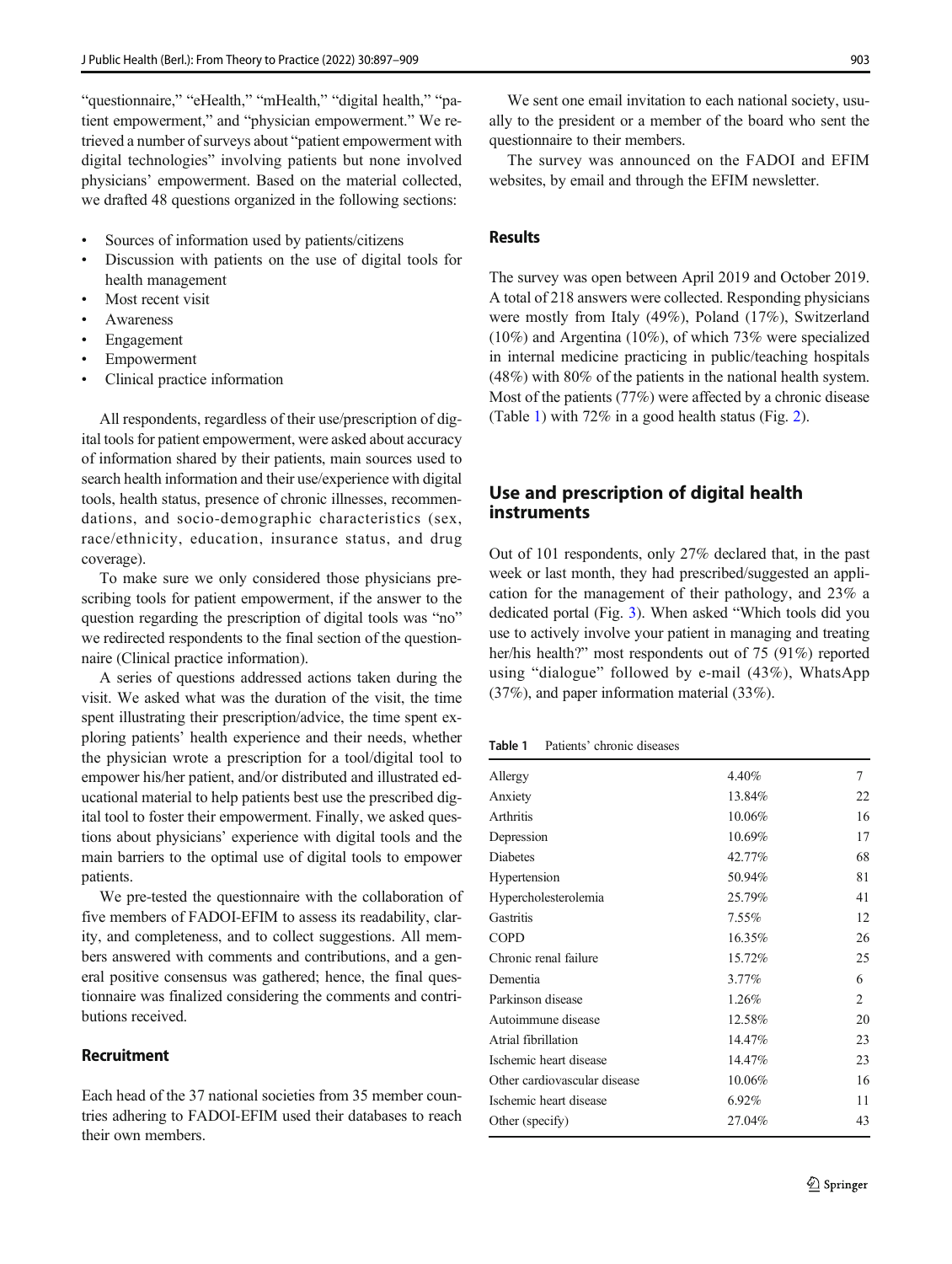<span id="page-7-0"></span>

# Visit

Eighteen percent of the 164 respondent physicians said they had spent more than 30 min on the visit. However, the majority admitted that they had not sufficiently investigated the wishes, needs, and state of health of the patient. In contrast, the majority (52% of 163 respondents) devoted 5–10 min to the illustration of the prescription or advice, and most of the respondents spent 5–9 min to present and illustrate suggested educational materials or digital tools to the patient during the visit (Fig. [4](#page-8-0)).

Ninety-seven percent of the 156 respondent physicians stated they provided the patient with information on his/her condition during the visit. Still, only 36% of 155 respondents delivered educational material (brochures, leaflets, flyers).

### Empowerment of the patient

### Fifty percent of 154 respondents believe that patients should have an active role in caring for their health, but 76% out of 150 respondents believe that they should have just enough voice in making decisions regarding the management of their illness. The most widely used tool by doctors to actively

involve the patient in managing and treating their health was dialogue (Fig. [5](#page-8-0)).

# Use of digital instruments and physician's experience

Although the prescription of digital tools by the interviewed doctors is infrequent, most of the respondents who have used them are just satisfied enough with the results achieved by the patient with the use of the suggested digital tools (56% of 139 respondents), while out of 142 respondents 68% agree or strongly agree that the use of digital tools for patient empowerment can improve health outcomes. More specifically, the respondent physicians agree that digital tools help educate and adequately inform patients about their pathology (63%), educate and adequately inform patients about their treatments (59%), have a better dialogue with them (45%), improve adherence to therapy (50%), increase patient compliance with their recommendations, tests, and prescriptions (47%), and improve clinical practice (44%). Few (39% out of 142) physicians agree or strongly agree that the use of digital tools for patient empowerment reduces the time of the visit.

However, only 25% out of 142 respondents say that the use of digital tools on their patients and their clinical practice has had a "great positive effect." Most say it had a small positive effect (58%) or no effect (11%).

# Critical success factors

According to the 142 respondents, clinical evidence could help to increase and improve the effectiveness of digital tools for patient empowerment, followed by involvement of the doctor in design, patient participation in design, reimbursement, and design features (Fig. [6](#page-9-0)).



Fig. 3 Physicians' prescription of digital tools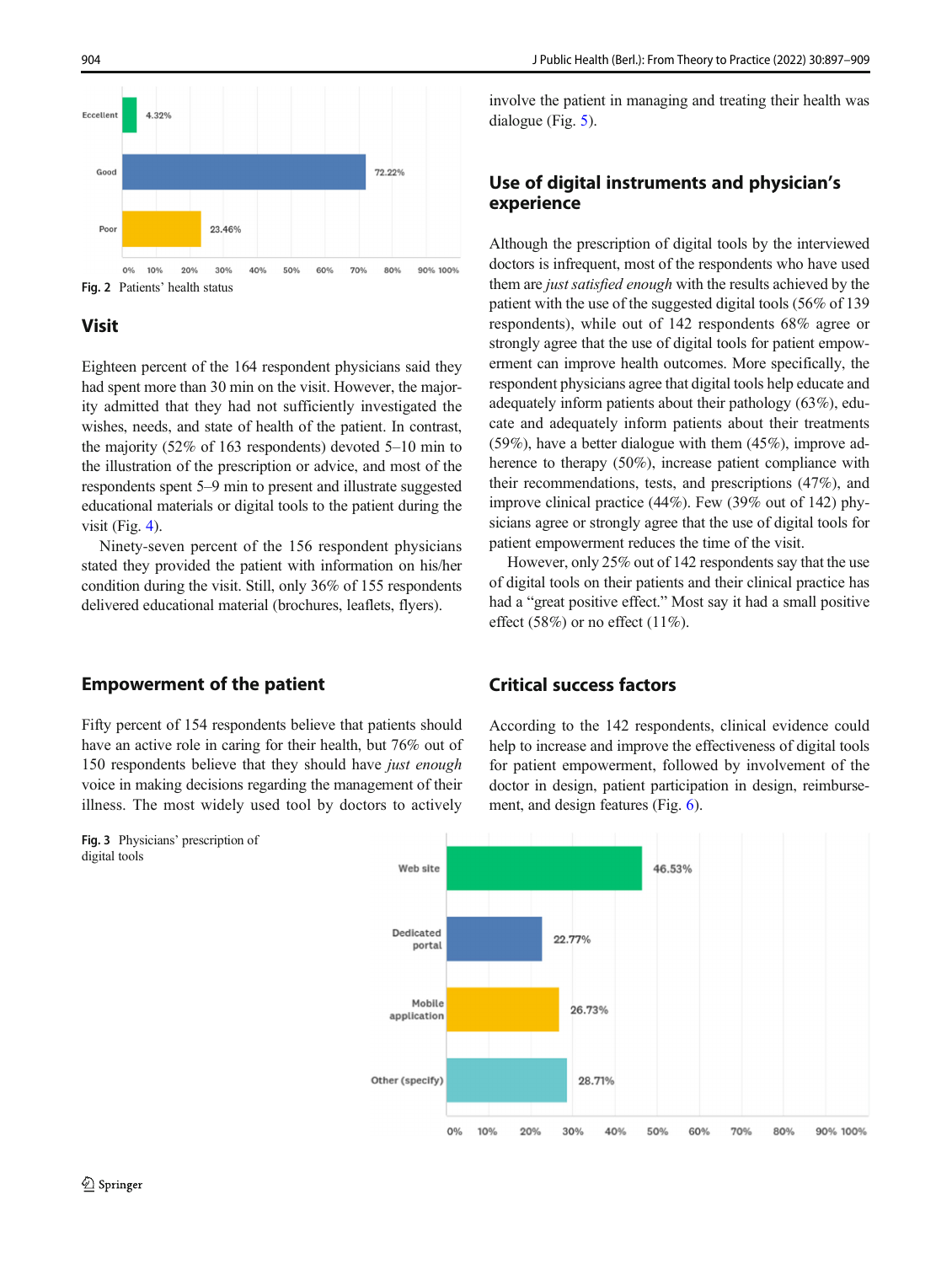<span id="page-8-0"></span>

Proven clinical results (44%) is indicated as the main missing element for the doctor to allow better and more effective empowerment of the patient, followed by:

- culture / forma mentis  $(35%)$
- support of the health organization  $(34%)$
- & characteristics of the digital instrument based on the real needs of the patient (34%)
- training  $(34\%)$ ,
- involvement of doctors in the design of digital tools (32%),
- motivation (30%),
- & certification by institutions or scientific societies (24%),
- & characteristics of the digital tool based on the needs of the doctor (23%), reimbursement (18%),
- incentives (16%).

### **Discussion**

This study identifies several barriers and facilitators to the adoption of e-health technology by physicians to empower their patients. It provides a new perspective on the adoption of digital tools to empower patients.



One of the main themes that became apparent from our survey was the need for *clinical evidence*, which highlights how designing and implementing the right trials implies including not only the studied tools' clinical benefits but also the efficacy of the overall digital approach implemented in actual clinical settings. This was parallel with the results of the studies by Burke et al. [\(2015\)](#page-11-0) and Fleming et al. ([2020](#page-11-0)).

The second main theme that arose was patient/physician involvement in the design. This result was consistent with Faith Birnbaum et al.'s study ([2015](#page-11-0)) which highlights how "existing digital health tools by-and-large fail to address the issues that matter to patients (Herz  $2014$ ) (and doctors — Sullivan [2014](#page-12-0)), and fail to feel relatable" (IMS Institute for Healthcare Informatics [2013](#page-11-0)). To create relevant, usable, and effective digital health, it is critical to increase patients' involvement in the design of technological tools (Baker et al. [2014\)](#page-11-0).

The third main theme that emerged in this study was the barriers surrounding training and support. This is related to the results of studies by de Grood et al. ([2016](#page-11-0)), Boonstra and Broekhuis [\(2010\)](#page-11-0), Castillo et al. ([2010](#page-11-0)), Gagnon et al. [\(2010\)](#page-11-0), and Goldstein et al. ([2014](#page-11-0)), who support these findings.

Poor services from the vendor, such as inadequate training and support for problems associated with the e-health technology and poor follow-up, are barriers to the adoption of such devices. This situation is worsened by physicians' lack of

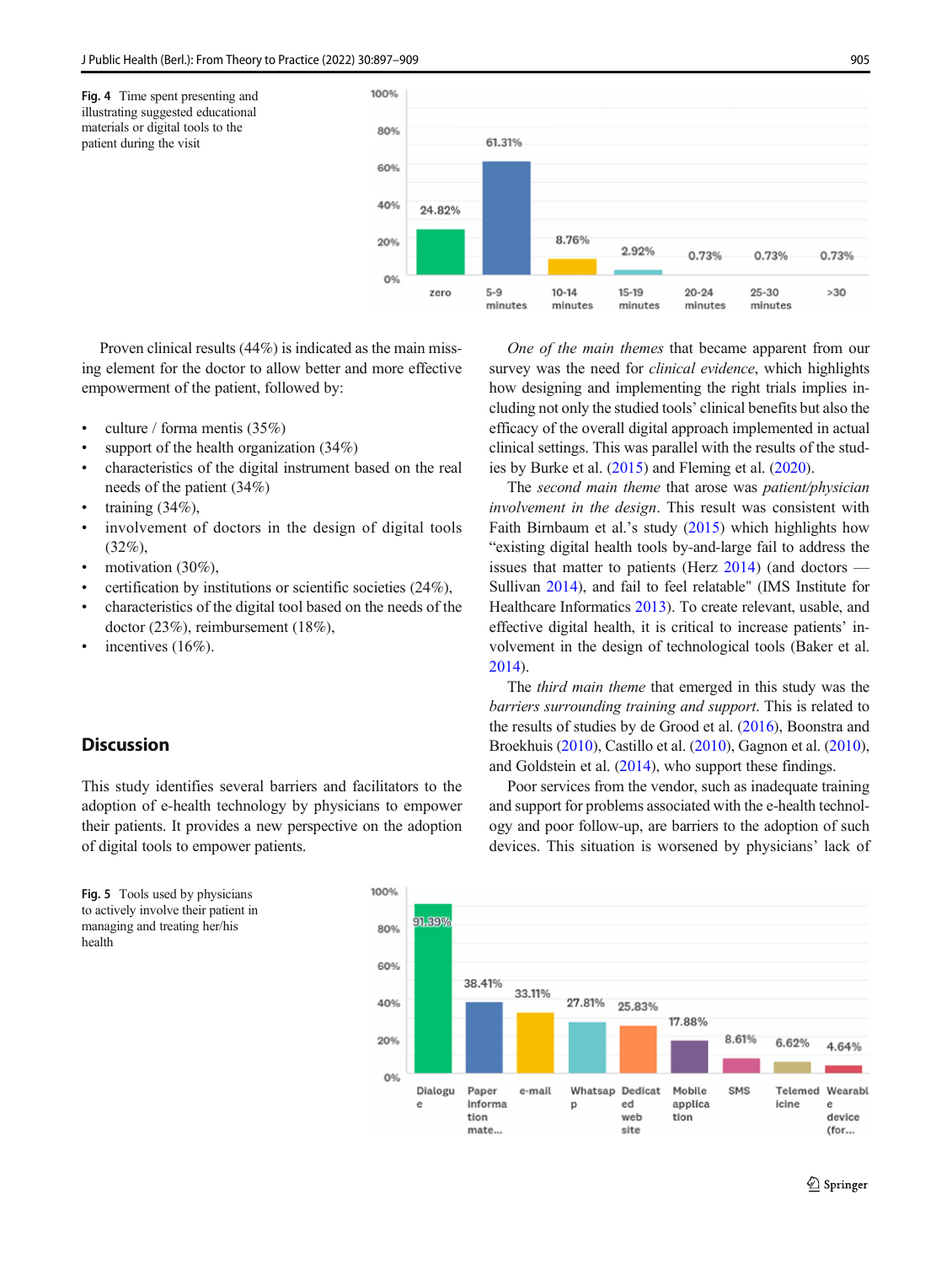<span id="page-9-0"></span>Fig. 6 Critical success factors to increase and improve the effectiveness of digital tools for patient empowerment



technical expertise and inherently complicated systems. To further facilitate the adoption of e-health technology, physicians need the technology tailored to the individuals' knowledge of e-health technology.

Furthermore, "on-site experts" who can provide first-line support are highly encouraged.

The *fourth main theme* that arose in this study was *the way* physicians used the time dedicated to the visit. According to Sinsky et al. [\(2016](#page-12-0)), in ambulatory care "for every hour physicians provide direct clinical face time to patients, nearly 2 additional hours is spent on EHR and desk work within the clinic day". In our survey, although most of the physicians reported dedicating a reasonable amount of time to the visit in the hospital, only a few of them dedicated enough time to illustrate materials provided and digital tools suggested to the patients. This can most probably be attributed to the business models and processes of both organizations, as well as a lack of training on both patient–physician communication and tools to be used in the new digital era. Needless to say that this puts at high risk the success of digital tools for patient empowerment.

### Conclusion

The use of the internet for patient empowerment can potentially add value to people's health, to the clinical practice, and the overall healthcare system. Overcoming barriers to the widespread adoption of digital technologies could be a pivotal way to improve access to healthcare, and subsequently, health outcomes.

Our study adds to the current literature by showing that healthcare managers need to make sure that digital tools:

- are designed around physicians' and patients' needs,
- show clinical evidence of their benefits when introduced in the clinical context, and
- get enough attention from the internal organizations who must align their business models to the new needs and introduce the right tools and programs to support both

physicians' and patients' adoption of new digital tools to pursue empowerment.

In this scenario, physician empowerment will be the crucial starting point to facilitate robust dialogue and exchange of information and mutual emotional support to complement the patient's rising authority. The present work offers an initial starting point for this endeavor.

# Future implications

Successful organizations providing products and services in the healthcare industry have one thing in common: they are incredibly patient-centered and wholeheartedly committed to innovating both internally and externally.

For healthcare institutions and medical practices, successful patient empowerment relies not just on new technology but also a cultural shift. As the industry adapts to these changes, providers and healthcare administration must be prepared to face obstacles such as:

- difficulty shifting behaviors
- different communication preferences
- lack of health information exchanges
- technology ease of use
- & operational and implementation challenges
- & workforce reluctance

The many benefits of new healthcare technology and patient empowerment have been proven to outweigh the costs and difficulties of implementation. However, successful adaptation and cultural shifts rarely occur without obstacles. Also, one of the biggest challenges is the implementation of effective evidence-based methods of measurement for patient empowerment.

Patient empowerment has emerged as one of the most interesting keywords used by health politicians, academics, and practitioners in Europe and the US in recent years. However,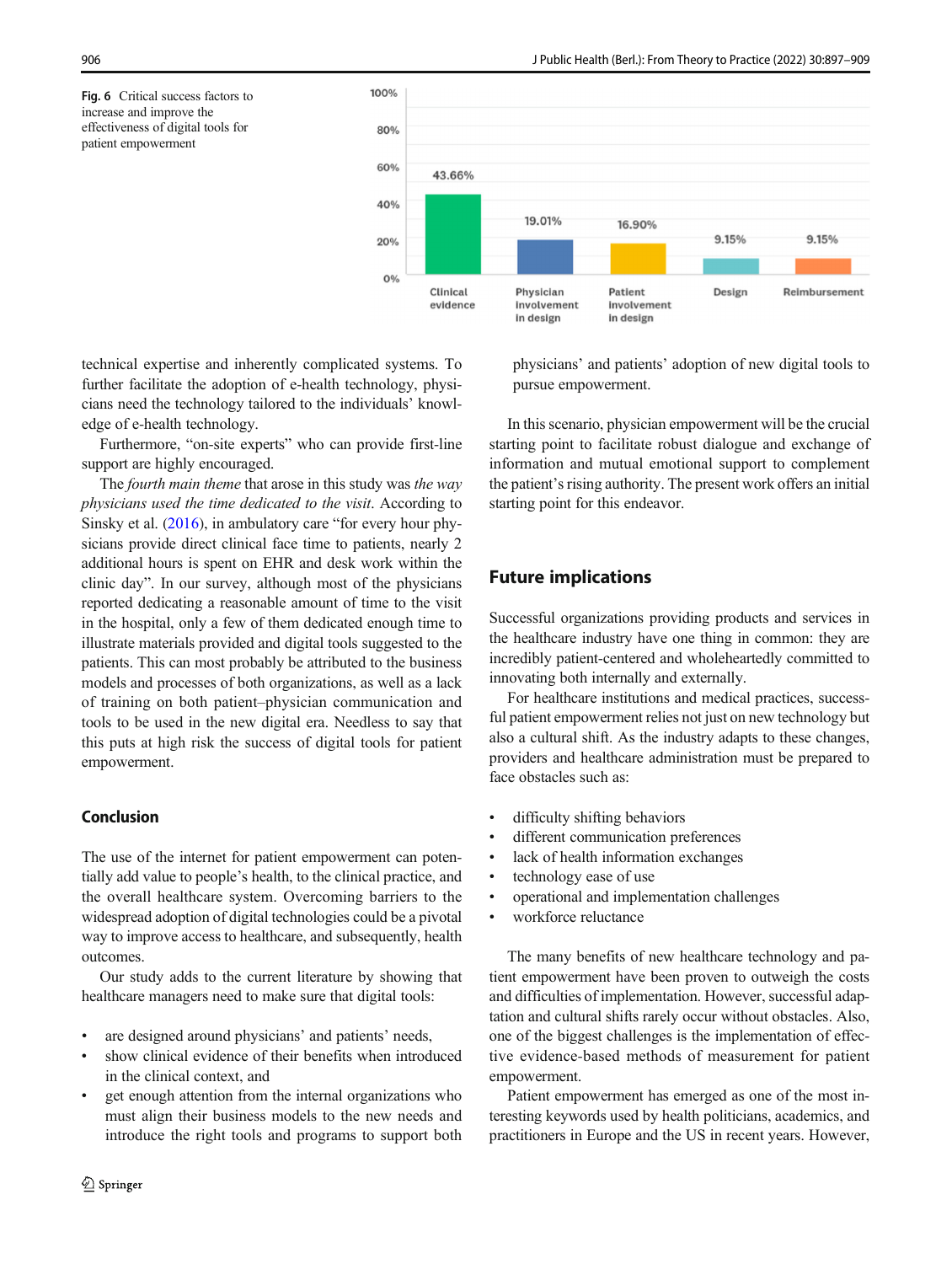

**Figure 7.** A simple model of the Digital Health Strategy Process

Fig. 7 A simple model of the Digital Health Strategy Process

to prove that it is more than a keyword, patient empowerment needs to be put into practice to demonstrate that it generates value. Most importantly, when dealing with new technologies, to effectively empower patients, we first need to focus on successfully empowering physicians. Overall, we should see empowerment as a philosophy or vision, as well as a strategy.

As a consequence, the Digital Health Strategy Process can be represented in a simple, seven-step model (Fig. 7) (Affinito [2019\)](#page-11-0). In the first four steps, healthcare organizations act to understand physicians and patients, create physician and patient value, and build strong physician and patient relationships. In the final step, organizations bring back the rewards of creating superior value. In fact, by creating value for physicians and patients, they consequently capture value from patients in the form of empowerment, improved health, and healthcare outcomes.

Information exchange among all internal and external stakeholders and acquiring data for better decisions (data analytics) are two core aspects of this simple model.

#### Methodological issues

The data from our study raise at least two methodological questions about researchers 'ability to attribute specific motives to patients' empowerment.

First, patients rely on a multitude of both traditional and digital tools, and the process leading from disease diagnosis to a digital tool prescription and use in the clinical practice is very complicated.

Second, physicians who are interested in using digital tools to empower their patients may be more likely to exhibit better perception of their impact than others are, thus confounding the effect of health digital tools.

Thus, we expect prior interest in using health digital tools to be correlated with either age, physician's characteristics, and/or attention to and recall of the effect of awareness campaigns.

### Study limitations

This investigation has certain limitations that may affect its interpretation and generalizability. The basic study design provides descriptive, cross-sectional data.

First, we did not collect information on outcomes for patients who had physician encounters.

Second, the national sample was too small to allow for rigorous control of underlying clinical conditions other than overall health status. Future studies restricted to specific conditions might obtain different results.

Third, samples are not representative of the entire European population of internists but represent an essential part of the reference populations. There was a heavy underrepresentation of physicians from most of the countries.

Fourth, as we surveyed hospital physicians we cannot generalize our results for ambulatory care. Main differences include organizational barriers, processes, and time allocation, while both settings share the same characteristics with regard to the lack of culture, training, a physician/patient-centered design and adoption management of digital tools for patient empowerment.

Acknowledgments The authors acknowledge FADOI (Italian Federation of the Associations of Hospital Internal Physicians) and EFIM (European Federation of Internal Medicine) for their unconditional and active support in endorsing the project and divulgating the online survey to their members.

Funding Information Open access funding provided by Università degli Studi di Milano within the CRUI-CARE Agreement.

#### Compliance with ethical standards

This study was conducted in accordance with the European Regulation 679/2016 (General Data Protection Regulation, known as GDPR) for the protection of human subjects, which regulates the processing of personal data and the rights and freedom of all subjects participating in research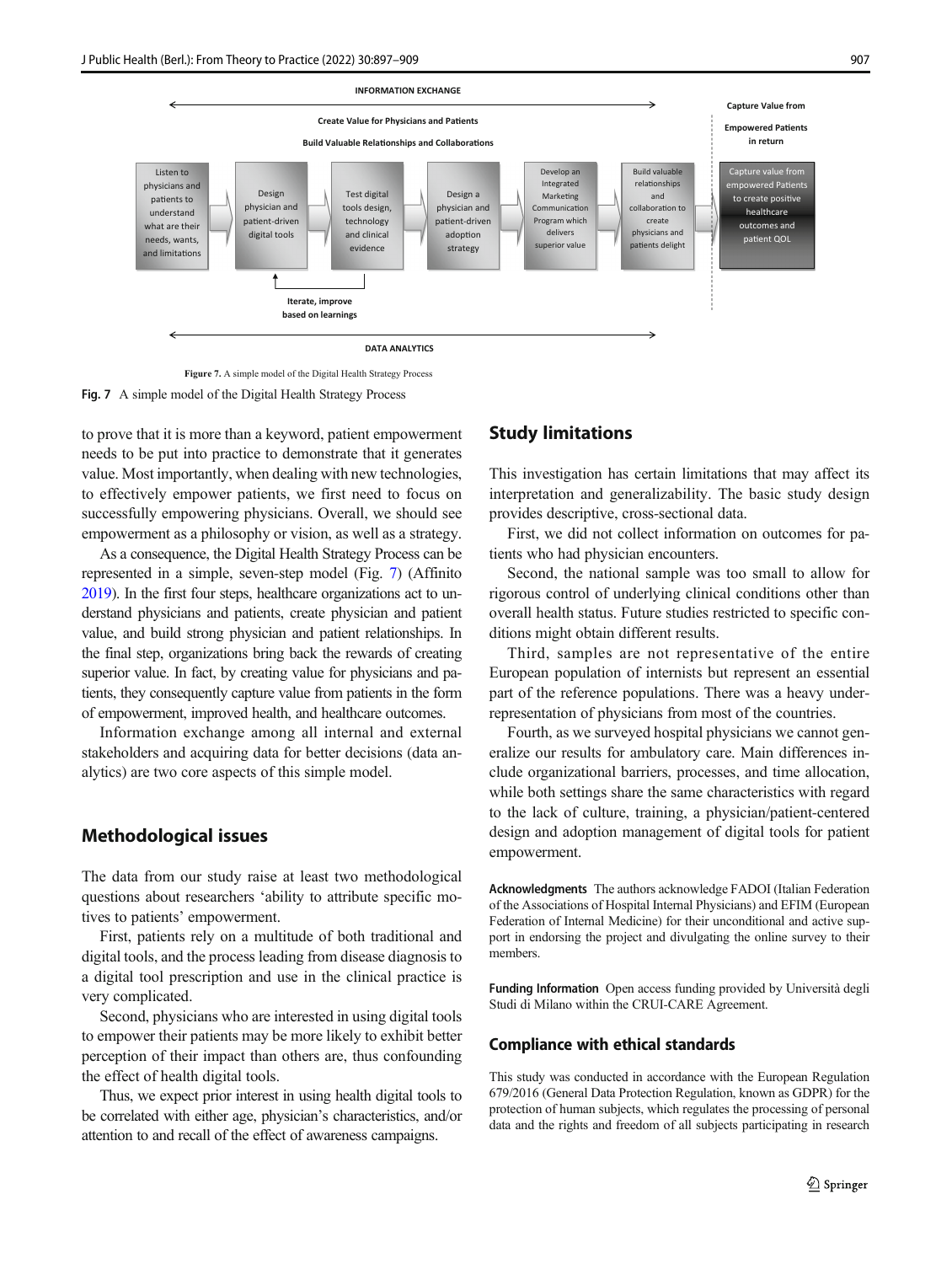<span id="page-11-0"></span>efforts. All study participants participated on a volunteer basis. No identifying information was collected or reported in this study. Additionally, participants benefited from human subject protection measures through their affiliation with the professional association that administered the study. As information related to anonymous and unidentified subjects does not fall within the scope of the aforementioned Regulation, no ethics committee review was required for this study.

Conflict of interest The authors certify that they have NO affiliations with or involvement in any organization or entity with any financial interest (such as honoraria; educational grants; participation in speakers' bureaus; membership, employment, consultancies, stock ownership, or other equity interest; and expert testimony or patent-licensing arrangements), or non-financial interest (such as personal or professional relationships, affiliations, knowledge or beliefs) in the subject matter or materials discussed in this manuscript.

Open Access This article is licensed under a Creative Commons Attribution 4.0 International License, which permits use, sharing, adaptation, distribution and reproduction in any medium or format, as long as you give appropriate credit to the original author(s) and the source, provide a link to the Creative Commons licence, and indicate if changes were made. The images or other third party material in this article are included in the article's Creative Commons licence, unless indicated otherwise in a credit line to the material. If material is not included in the article's Creative Commons licence and your intended use is not permitted by statutory regulation or exceeds the permitted use, you will need to obtain permission directly from the copyright holder. To view a copy of this licence, visit [http://creativecommons.org/licenses/by/4.0/](https://doi.org/).

# References

- Affinito L (2019) Empowering the connected physician in the E-patient era: how physician's empowerment on digital health tools can improve patient empowerment and boost health (care) outcomes. Routledge, London
- Ajami S, Ketabi S, Saghaeian-Nejad S et al (2011) Requirements and areas associated with readiness assessment of electronic health records implementation. J Health Admin 14:71–78
- Anderson RM, Funnell MM (2010) Patient empowerment: myths and misconceptions. Patient Educ Couns 79(3):277–282. [https://doi.](https://doi.org/10.1016/j.pec.2009.07.025) [org/10.1016/j.pec.2009.07.025](https://doi.org/10.1016/j.pec.2009.07.025)
- Aujoulat I, Marcolongo R, Bonadiman L, Deccache A (2008) Reconsidering patient empowerment in chronic illness: a critique of models of self-efficacy and bodily control. Soc Sci Med 66(5): 1228–1239. <https://doi.org/10.1016/j.socscimed.2007.11.034>
- Baker T, Gustafson D, Shah D (2014) How can research keep up with eHealth? Ten strategies for increasing the timeliness and usefulness of eHealth research. JMIR 2014:16(2)
- Birnbaum F et al (2015) Patient engagement and the design of digital health. Acad Emerg Med 22(6):754–756. [https://doi.org/10.1111/](https://doi.org/10.1111/acem.12692) [acem.12692](https://doi.org/10.1111/acem.12692)
- Boonstra A, Broekhuis M (2010) Barriers to the acceptance of electronic medical records by physicians from systematic review to taxonomy and interventions. BMC Health Serv Res 10:231
- Burke LE, Ma J, Azar KMJ et al (2015) Current science on consumer use of mobile health for cardiovascular disease prevention a scientific

statement from the American Heart Association. Circulation 132: 1157–1213. <https://doi.org/10.1161/CIR.0000000000000232>

- Cahn A, Akirov A, Raz I (2018) Digital health technology and diabetes management. J Diabetes 10(1):10–17. [https://doi.org/10.1111/1753-](https://doi.org/10.1111/1753-0407.12606) [0407.12606](https://doi.org/10.1111/1753-0407.12606)
- Calvillo J et al (2013) How technology is empowering patients? A literature review. Health Expect 18:643–652
- Castillo V, Martinez-Garcia A, Pulido J (2010) A knowledge-based taxonomy of critical factors for adopting electronic health record systems by physicians: a systematic literature review. BMC Med Inform Decis Making 10:60
- de Grood C, Raissi A, Kwon Y, Santana MJ (2016) Adoption of e-health technology by physicians: a scoping review. J Multidiscip Healthc 9:335–344. Published online 2016 Aug 1. [https://doi.org/10.2147/](https://doi.org/10.2147/JMDH.S103881) [JMDH.S103881](https://doi.org/10.2147/JMDH.S103881)
- Del Missier F, Ferrante D, Costantini E (2006) Focusing effects in predecisional information acquisition. Acta Psychol 125(2):155– 174
- Fleming GA et al (2020) Diabetes digital app technology: benefits, challenges, and recommendations. A consensus report by the European Association for the Study of Diabetes (EASD) and the American Diabetes Association (ADA) Diabetes Technology Working Group. Diabetes Care 43(1):250–260. <https://doi.org/10.2337/dci19-0062>
- Funnell MM, Anderson RM, Arnold MS, Barr PA, Donnelly M, Johnson PD et al (1991) Empowerment: an idea whose time has come in diabetes education. Diabetes Educ 17:37–41
- Gagnon M, Desmartis M, Labrecque M et al (2010) Implementation of an electronic medical record in family practice: a case study. Inform Prim Care 18(1):31–40
- Gibson CH (1991) A concept analysis of empowerment. J Adv Nurs 16(3):354–361. [https://doi.org/10.1111/j.1365.2648.1991.tb01660.](https://doi.org/10.1111/j.1365.2648.1991.tb01660.x) [x](https://doi.org/10.1111/j.1365.2648.1991.tb01660.x)
- Goldstein DH, Phelan R, Wilson R et al (2014) Brief review: adoption of electronic medical records to enhance acute pain management. Can J Anaesth 61(2):164–179
- Goldzweig CL, Orshansky G, Paige NM et al (2013) Electronic patient portals: evidence on health outcomes, satisfaction, efficiency, and attitudes: a systematic review. Ann Intern Med 159:677–687
- Herz JC (2014) Wearables are totally failing the people who need them most. Wired. Available from: [http://www.wired.com/2014/11/](http://www.wired.com/2014/11/whereitness-rackersail/) [where-fitness-trackers-fail/](http://www.wired.com/2014/11/whereitness-rackersail/). Accessed 04 June 2020
- IMS Institute for Healthcare Informatics (2013) Patient apps for improved healthcare: from novelty to mainstream. [https://developer.imshealth.](https://developer.imshealth.com/Content/pdf/IIHI_Patient_Apps_Report.pdf) [com/Content/pdf/IIHI\\_Patient\\_Apps\\_Report.pdf](https://developer.imshealth.com/Content/pdf/IIHI_Patient_Apps_Report.pdf). Accessed 1 March 2015
- Laverack G (2006) Using a 'domains' approach to build community empowerment. Commun Dev J 41(1):4-12. [https://doi.org/10.](https://doi.org/10.1093/cdj/bsi038) [1093/cdj/bsi038](https://doi.org/10.1093/cdj/bsi038)
- Mahmood A, Kedia S, Wyant DK, Ahn S, Bhuyan SS (2019) Use of mobile health applications for health-promoting behavior among individuals with chronic medical conditions. Digit Health 5:2055207619882181. Published 2019 Oct 10. <https://doi.org/10.1177/2055207619882181>
- Milani RV, Lavie CJ, Bober RM, Milani AR, Ventura HO (2017) Improving hypertension control and patient engagement using digital tools. Am J Med 130(1):14–20. [https://doi.org/10.1016/j.](https://doi.org/10.1016/j.amjmed.2016.07.029) [amjmed.2016.07.029](https://doi.org/10.1016/j.amjmed.2016.07.029)
- Monteagudo Peña JL, OM Gil (2009) E-health for patient empowerment in Europe. Ministero de Sanidad y Consumo, Madrid
- Page N, Czuba CE (1999) Empowerment: what is it?. J Ext 37(5). [http://](http://www.joe.org/joe/1999october/comm1.html) [www.joe.org/joe/1999october/comm1.html](http://www.joe.org/joe/1999october/comm1.html)